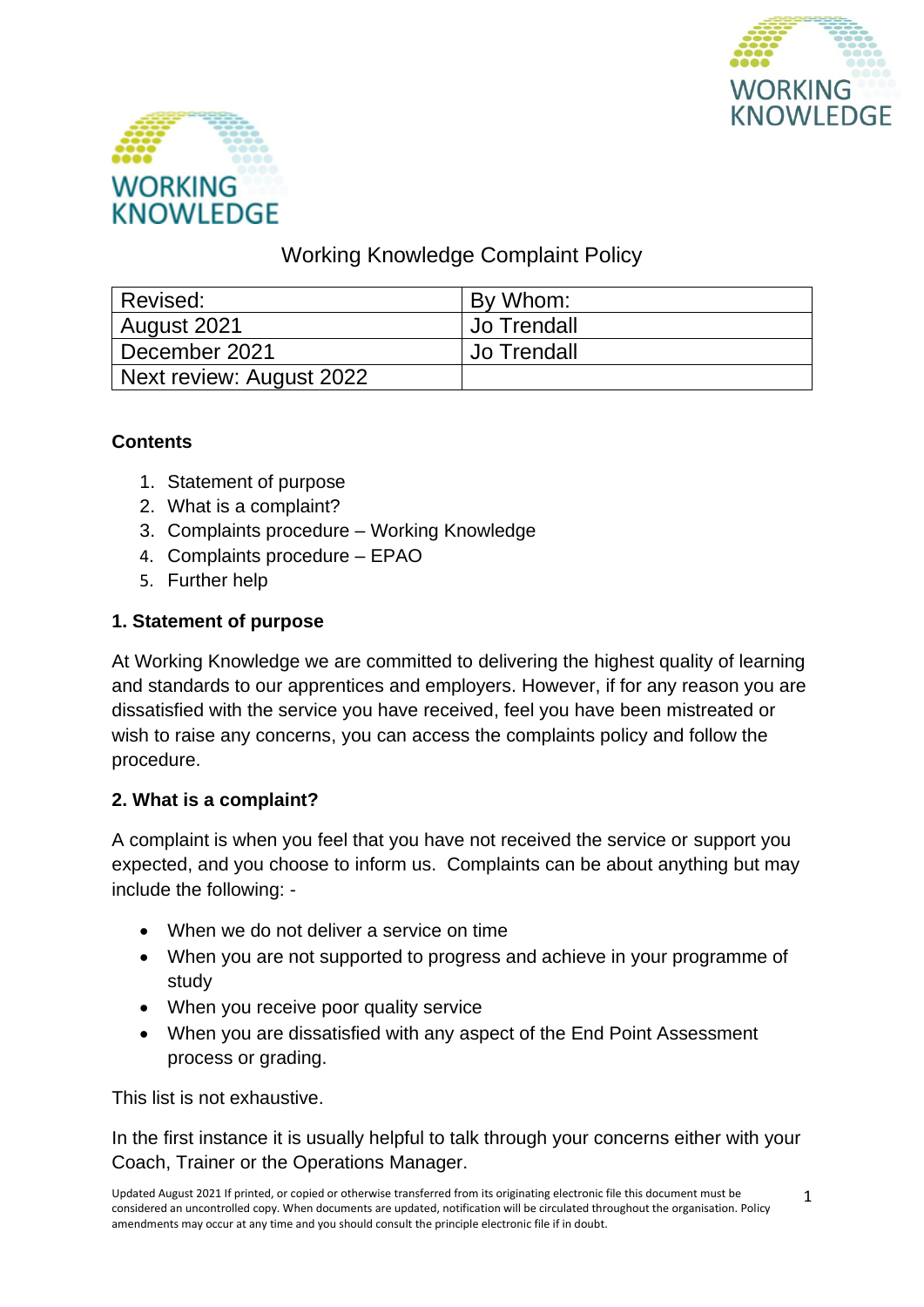

#### **3. Complaints procedure – Working Knowledge**

A complaint can be informal or formal. If the nature of your complaint is neither serious nor requires immediate attention, then please record the complaint on an Informal Complaints form (Appendix B) and take it to the next meeting with your Coach. Your Coach will discuss your concerns and respond to you either immediately or within 3 working days.

If you wish to make a formal complaint or you are dissatisfied with the outcomes of an informal complaint, please complete the Formal Complaints form (Appendix A) and email to the Operations Manager: jo.trendall@workingknowledge.org.uk

Working knowledge will acknowledge your complaint within 2 working days. Working Knowledge will investigate the complaint and discuss the matter with relevant parties. You will receive a formal written response within 7 working days. Should we need more time to investigate we will contact you to agree a revised timeframe.

If following this response you remain dissatisfied with the outcome you can escalate your issues to the ESFA using this link:

[https://www.gov.uk/government/publications/complaints-about-post-16-education-and-training](https://www.gov.uk/government/publications/complaints-about-post-16-education-and-training-provision-funded-by-esfa)[provision-funded-by-esfa](https://www.gov.uk/government/publications/complaints-about-post-16-education-and-training-provision-funded-by-esfa)

#### **4. Complaints procedure – End Point Assessment**

Complaints regarding End point assessment (EPA) are not covered by this policy. All complaints about EPA will need to be directed to the relevant End Point Assessment Organisation (EPAO. Contact details for your EPAO are included in the Commitment Statement or you can ask your Coach for these.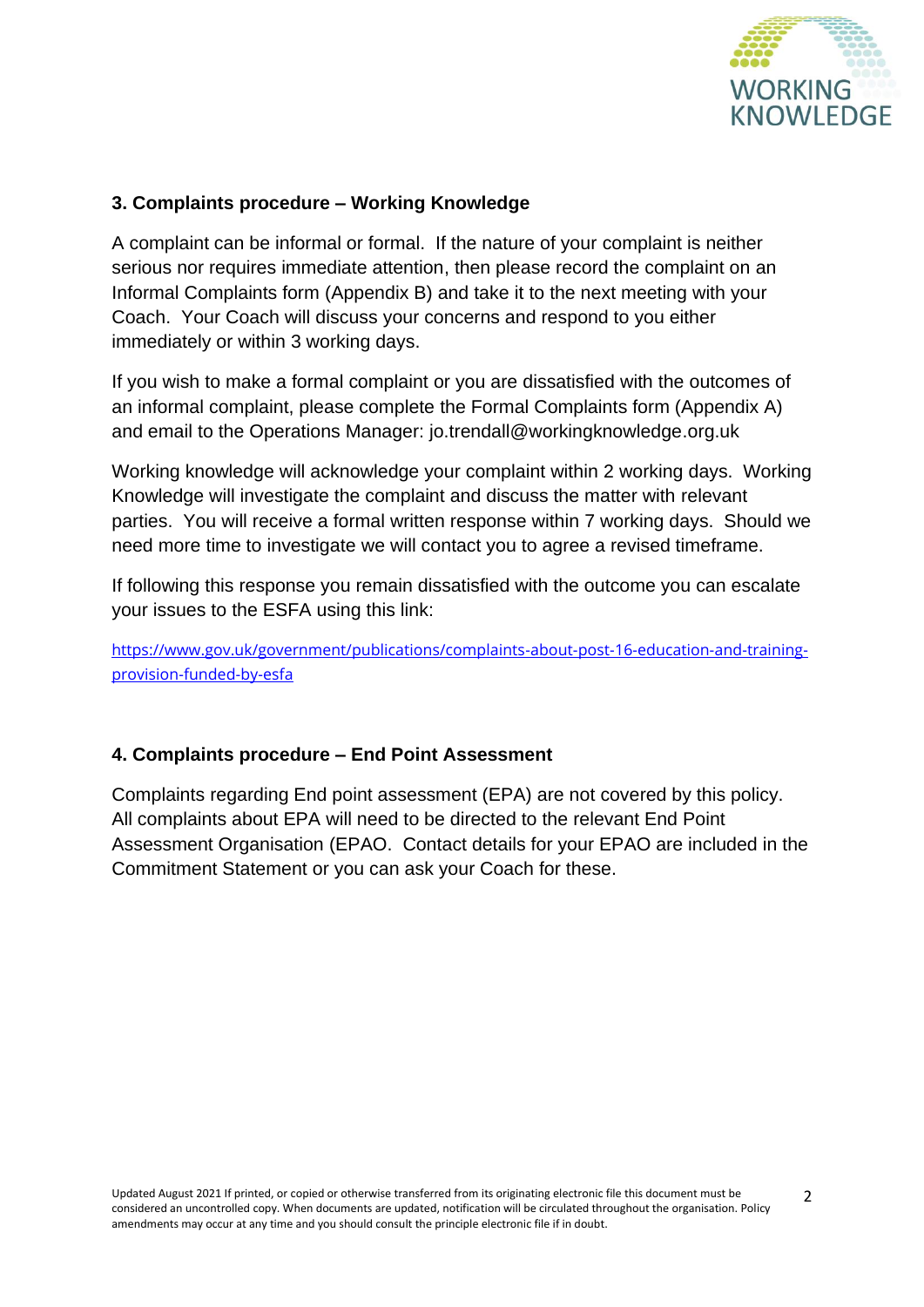

# **APPENDIX A**

### **Formal Complaints form**

| <b>WORKING KNOWLEDGE</b>                                                                                                                       |  |
|------------------------------------------------------------------------------------------------------------------------------------------------|--|
| Name of Coach                                                                                                                                  |  |
| Name of Complainant                                                                                                                            |  |
| <b>Address</b>                                                                                                                                 |  |
|                                                                                                                                                |  |
|                                                                                                                                                |  |
| Telephone number                                                                                                                               |  |
| Email:                                                                                                                                         |  |
| Date of complaint                                                                                                                              |  |
| Please describe the nature of your<br>complaint giving as much detail and<br>accuracy as you can (attach an<br>additional sheet if necessary). |  |
|                                                                                                                                                |  |
| Who did you first report the<br>complaint to?                                                                                                  |  |
| What actions can be taken in order<br>to deal most effectively with your<br>complaint:                                                         |  |
| Signature:                                                                                                                                     |  |
| Date:                                                                                                                                          |  |
| For office use only                                                                                                                            |  |
| Date complaint received:                                                                                                                       |  |
| Signature of company                                                                                                                           |  |
| representative:                                                                                                                                |  |
| Date of resolution:                                                                                                                            |  |